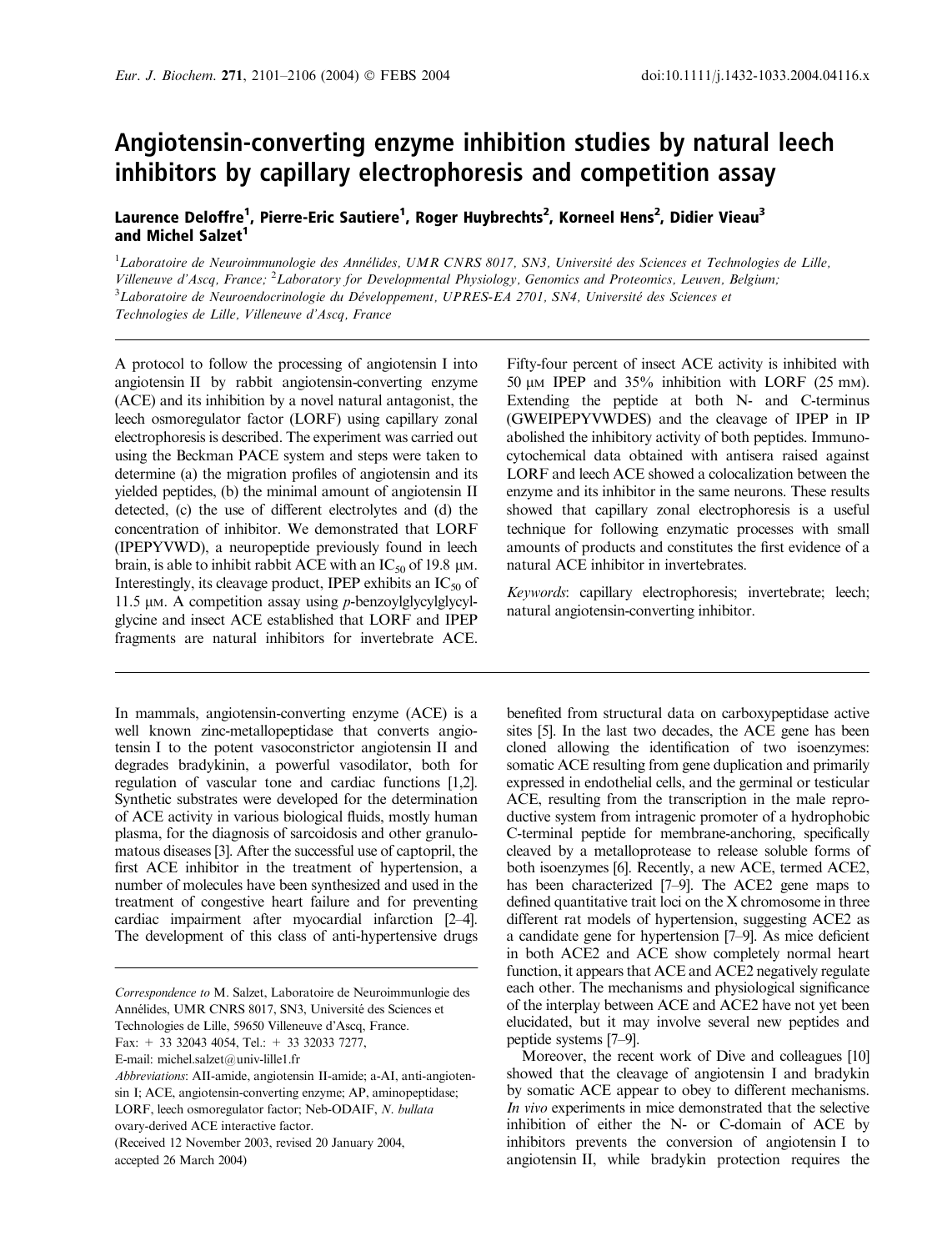inhibition of the two ACE active sites. The conversion of angiotensin I seems to involve the two active sites of ACE, free of inhibitor. These findings suggest that the gene duplication of ACE in vertebrates may represent a means for regulating the cleavage of angiotensin I differently from that of bradykin, implicating natural inhibitors [10]. In this context, research of natural ACE inhibitors [11,12] seems to be a promising way for discovering novel pharmaceutical drugs to treat cardiovascular diseases [5,13]. Moreover, the discovery of such molecules in different animal models would allow a variety of such natural ACE inhibitors to be identified.

In insects, ACE substrate/inhibitor peptides have been characterized from Neobellieria bullata ovaries. One of them is a peptide of 1312.17 Da named the N. bullata ovaryderived ACE interactive factor (Neb-ODAIF: NKLKPSQ WISL) [14,15]. It interacts with both insect and human ACE and shows high sequence similarity to a sequence at the N-terminal part of dipteran yolk polypeptides [16]. Two peptides are active towards human somatic ACE, the Neb-ODAIF(1–9) and its shorter form Neb-ODAIF (1–7).  $K<sub>m</sub>$ values of Neb-ODAIF and Neb-ODAIF(1–9) or human somatic ACE (sACE) are  $17$  and  $81 \mu$ M, respectively. Additionally, Neb-ODAIF(1–7) (NKLKPSQ) also interacts with sACE  $(K_m = 90 \mu)$  [14–16].

In leeches, the central nervous system is known to influence water balance [17,18]. In the rhynchobdellid leech Theromyzon tessulatum genital maturity is concomitant with a phase of water retention reflected by an increase in mass of the animals and correlated to a cœlomic accumulation of yolk proteins [19]. The neuropeptide (IPEPYVWD) named leech osmoregulator factor (LORF) seems to be implicated in this biological phenomenon [20,21]. Its amount greatly increases during this stage of the leech life span. When injected into leeches, it increases the animal mass [20,21]. However, its mode of action is as yet unclear. LORF has been isolated from the CNS of T. tessulatum [20] as well as from sex ganglia [21] and in rat CNS [22].

In this context, in order to check the ability of LORF to act on water balance through ACE activity inhibition, we developed a quick, reproducible, highly sensitive test of angiotensin I processing by ACE and its inhibition in a onestep analysis by capillary zonal electrophoresis. Thus, we report for the first time in invertebrate the existence of a novel ACE inhibitor, the LORF peptide and its cleavage product IPEP.

## Materials and methods

#### Chemical

Angiotensin I (DRVYIHPFHL: AI), angiotensin II (DRVYIHPF: AII), FMRF-amide, rabbit ACE were obtained from Sigma.

#### Peptide synthesis

LORF (IPEPYVWDamide, IPEPYVWD), IPEP, YVWD, IP, YVWDamide and GFEIPEPYVWD were synthesized according to classical Fmoc chemistry on p-alkoxybenzyl alcohol resin on a 25-umol scale with a ABI 432A. Conventional side chain-protecting groups were used

2,3,5,7,8-pentamethylchroman 6-sulfonyl (Arg), triphenylmethyl (Cys, Asn and Glu), t-butoxycarbonyl (Lys) and t-butyl (Ser and Tye). Briefly, a standard Fmoc deprotection was used in conjunction with benzotriazol-1-yloxytris(dimethylamino)phosphonium hexafluorophosphate/ N-hydroybenzotriazole/diisopropyethylamine. Coupling reactions were allowed to proceed for 15 min. After two dimethylformamide washings, a second coupling with the same excess of reagents was routinely performed. At the end of the synthesis, the resin was washed with dichloromethane and ether and dried under nitrogen. The final trifluoroacetic acid cleavage was performed in the same reaction vessel with 5 mL of reacting buffer (100  $\mu$ L trisopropylsilane, 100  $\mu$ L ethanedithiol and 1.8 mL trifluoroacetic acid) for 150 min. At the end of this time, the peptide was drained in a 40-mL polypropylene centrifuge tube previously filled with 25 mL of cold ether. The peptide was then centrifuged, and the pellet was washed twice with ether. After the second centrifugation, the pellet containing the reduced peptide was dissolved in 0.1 M ammonium acetate buffer (pH 8.5) at a concentration of 35 mg  $L^{-1}$  and was allowed to refold by air oxidation for 17 h at room temperature under constant stirring. The refolded peptide was purified by semi preparative reversed-phase chromatography (Aquapore RP300 column,  $250 \times 7.0$  mm) with a linear gradient of acetonitrile  $1\%$  min<sup>-1</sup> in acidified water  $(0.1\%)$  at a flow rate of  $1 \text{ mL-min}^{-1}$ .

## Inhibitory kinetic studies by capillary zonal electrophoresis

Assays of ACE activities were carried out with  $12.5 \mu U$ ACE incubated with  $30 \mu$ M angiotensin I in absence or in presence of  $10-40 \mu$ M inhibitors in Tris/NaCl (100  $\mu$ M Tris/ HCl, pH 8.4) with a total volume of  $100 \mu L$ . Reactions were incubated for 45 min at  $37^{\circ}$ C and were terminated by addition of  $1\%$  trifluoroacetic acid (v/v). The internal standard FMRF-amide was added and samples were centrifuged at 20 000 g for 10 min at 4 °C. Supernatants were collected and dried by speed-vac. Finally, 30 µL sterile water was added on the pellet and peptides were analyzed by capillary zonal electrophoresis.

Samples (2 nL) were injected under vacuum into a PACE 5000 capillary electrophoresis system (Beckman) equipped with a silica capillary (length 57 cm, internal diameter 75 µm). Separation from anode to cathode was carried out in phosphate buffer (25 mM pH 2.5) during 17 min at a voltage of 25 kV and a temperature of 25  $\degree$ C. The capillary effluent was monitored by absorption at 214 nm. Retention time of each peptide was determined under these migration conditions [23]. The quantification of peptides was carried out by capillary zonal electrophoresis [24].

## Competition assay

The ACE competition assay is based on the ACE activity assay using a simple radio assay for angiotensin-converting enzyme [14,15,25]. Briefly, ACE-activity in diluted fly hemolymph is measured with a synthetic, tritiated ACE substrate  $p$ -[32]benzoylglycylglycylglycine (Sigma) ( $=$  standard condition). Adding  $10 \mu$ M final concentration of captopril (Sigma) served as a negative control. Only the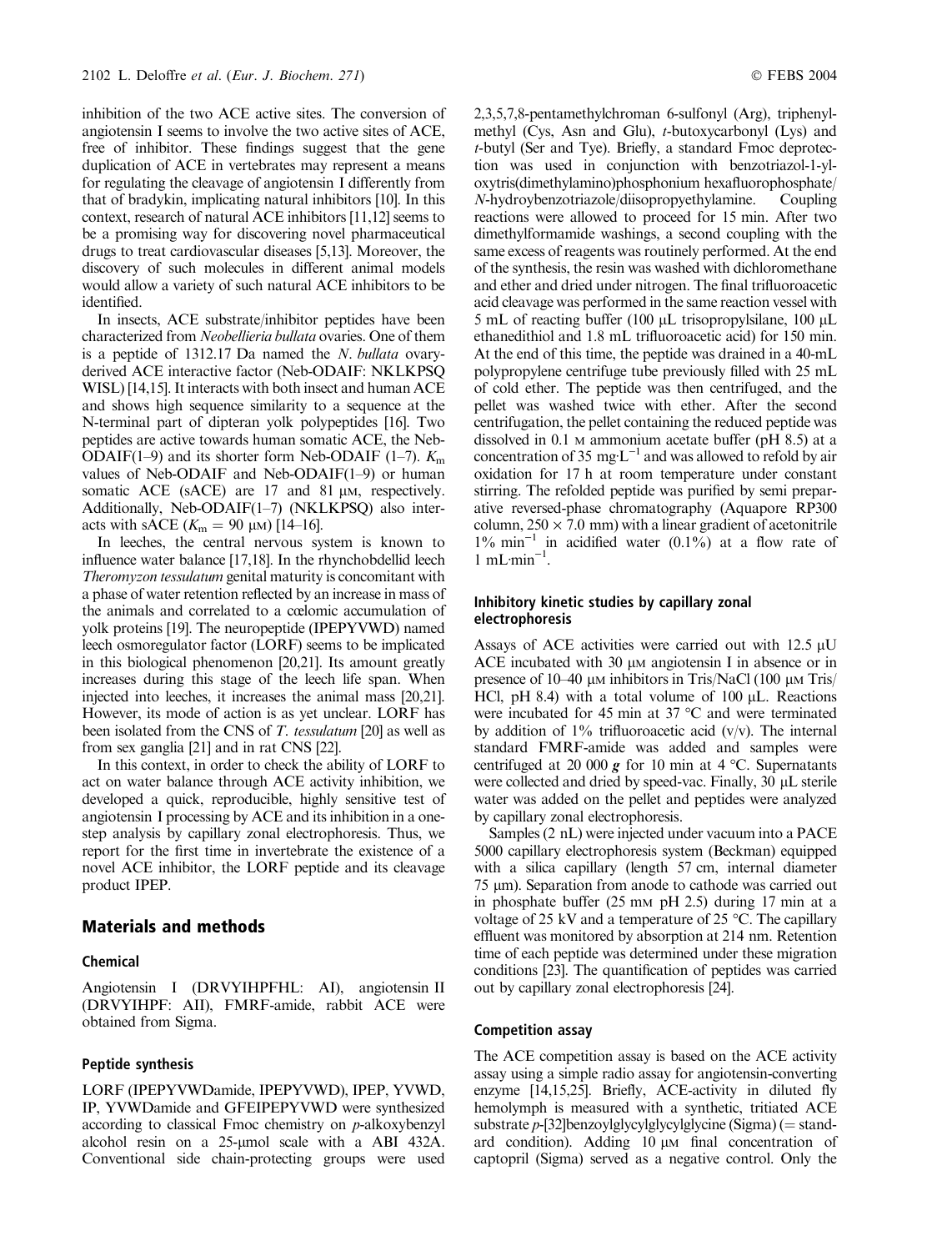activity that could be inhibited by captopril was regarded as ACE activity. To find out if a peptide is an inhibitor for ACE, different concentrations of this peptide were added to the standard condition setup. Addition of an ACE inhibitor or an ACE substrate results in competition with the tritiumlabelled substrate for ACE and appears as a reduction in ACE activity [25].

## Kinetics of degradation

Kinetic parameters were determined from the regression line fitted to the data plotted as  $1/V$  vs.  $1/[S]$ . Correlation coefficients were greater than 0.99 [26,27].

#### Colocalization between enzyme and inhibitor

Antisera. Polyclonal antisera anti-(LORF-amide) and anti-ACE were raised in rabbits using the synthetic LORFamide or leech ACE N-terminal region (GLPESPGF) coupled to human serum albumin according to the glutaraldehyde method [28]. No cross-reaction with LORF was obtained. The specificity of ACE antiserum has been described elsewhere [29]. In brief, 20% of cross-reaction with rabbit ACE was observed.

Immunohistochemistry. Animals were anesthetized with  $0.01\%$  chloretone. Leeches *T. tessulatum* were fixed overnight at 4 °C in Bouin–Holland fixative  $(+ 10\% \text{ HgCl}_{2})$ saturated solution). They were then embedded in paraffin and then sectioned at  $7 \mu m$ . After removal of paraffin with toluene, the sections were successively treated either with the anti-(LORF-amide) or with the anti-ACE diluted 1 : 800 and with goat anti-(rabbit IgG) IgG conjugated to horseradish peroxidase as described elsewhere [30]. The specificity of the antisera were tested by preabsorbing the antisera overnight at  $4^{\circ}$ C with the respective homologous antigen at a concentration of 500  $\mu$ g·mL<sup>-1</sup> pure antiserum.

# Results and discussion

In order to perform a highly and reproducible test allowing the quantification of the ACE hydrolysis activity in absence or presence of selective inhibitor using capillary zonal electrophoresis, several parameters have to be established. Fig. 1 shows the capillary zonal electrophoresis profile of FMRF-amide (internal standard), angiotensin II, angiotensin I and LORF  $\alpha$ -amidated. Each peptide possesses a specific retention time permitted it identification. No peak related to ACE has been observed because of the enzyme elimination by acidic precipitation before the centrifugation. The peak area is proportionnal to the peptide concentration as shown in Fig. 2.

In order to determine optimal digestion duration, timedependent angiotensin II formation from angiotensin I was measured (Fig. 3). After 75 min digestion, the amount of angiotensin II produced by ACE remains constant and 70% of the angiotensin I is cleaved in 40 min by ACE (12.5  $\mu$ M). No influence of ionic concentration of the digestion buffer was observed on ACE activity (Fig. 4). Taken together, the optimal digestion conditions were determined to be  $30 \mu$ M of angiotensin I, 12.5 mM ACE in Tris/NaCl 100 mm for 40 min at 37 °C. Under



Fig. 1. Capillary zonal electrophoresis migration profile. 1, FMRFamide; 2, angiotensin I; 3, angiotensin II; 4, LORF-amide. ACE did not appear because the enzyme is eliminated after acidic precipitation and centrifugation.



Fig. 2. Different concentration of angiotensin II detected by capillary zonal electrophoresis. Each concentration was measured four times.



Fig. 3. Determination of the optimal digestion time condition. Thirty micromolar angiotensin I digested by 12.5 uU of rabbit ACE. The experiments were conducted six times.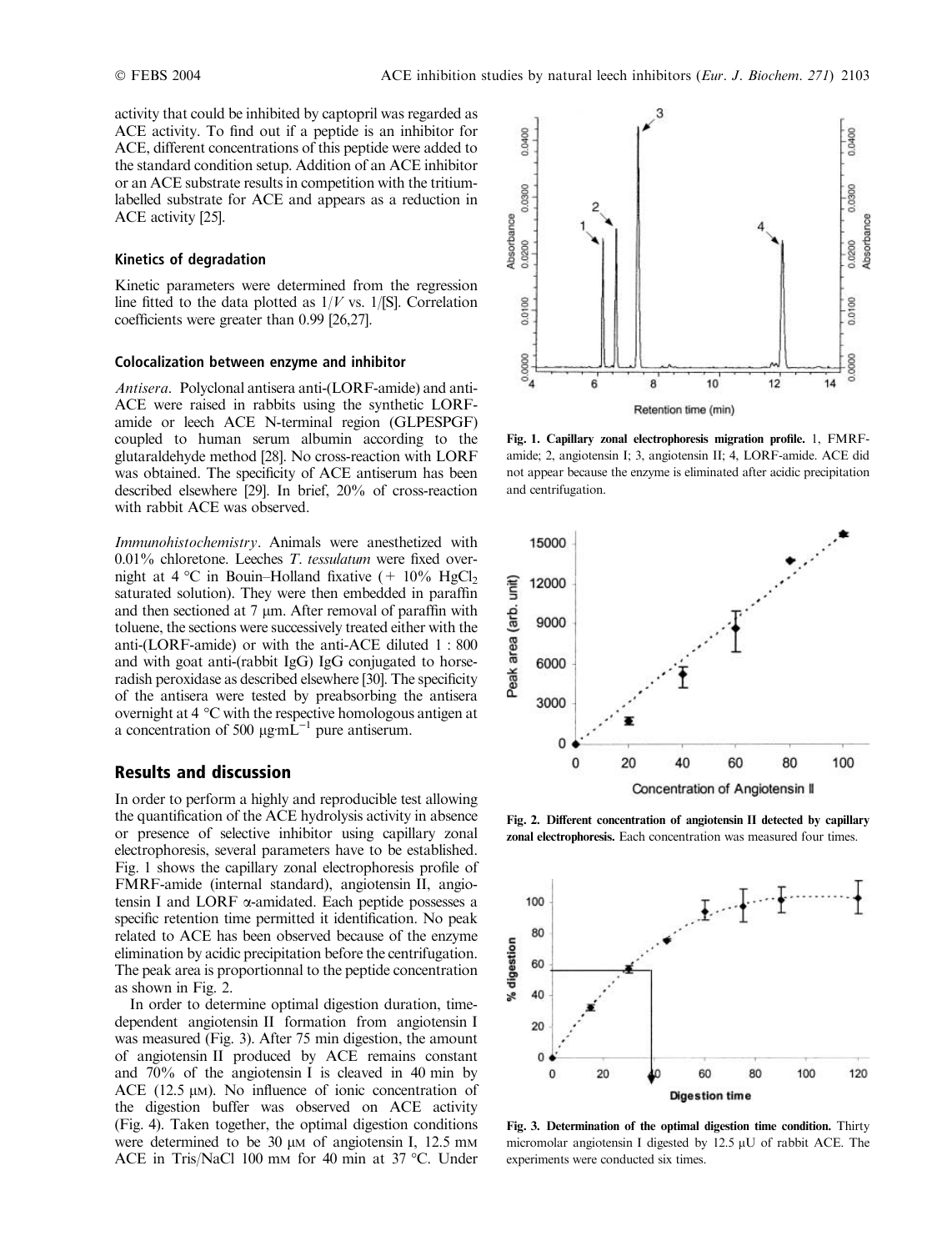

Fig. 4. Influence of the ionic concentration of the digestion buffer on ACE activity. Different concentrations of angiotensin I were digested during 40 min in either Tris/NaCl 50 μM or Tris/NaCl 100 μM buffers. The experiments were conducted six times.  $\circ$ , 100;  $\bullet$ , 50.



Fig. 5. Digestion of angiotensin I (30 mM) by ACE in presence of different amounts of LORF (10–40 mM).

these conditions, the specific activity measured was 5.75 nmol $\text{min}^{-1} \text{g}^{-1}$  enzyme which is in line with the specific activity found for human ACE with Hyppuryl-His-Leu as a chromogenic substrate  $(10 \text{ nmol·min}^{-1} \text{g}^{-1})$  [31].

Taking the above parameters into account, the inhibitory effect of LORF (data not shown), LORF  $\alpha$ -amidated (Fig. 5) and the cleavage products of LORF (IPEP (Fig. 6A), YVWD) were tested. LORF and it  $\alpha$ -amidated form, found in the leech brain, have the same inhibitory activity towards rabbit ACE. LORF and LORF a-amidated present an  $IC_{50}$  of 19.8  $\mu$ m and a  $K_i$  of 55  $\mu$ m. Interestingly, the cleavage product of LORF, IPEP presents an  $IC_{50}$  of 11.5  $\mu$ M (Fig. 6) whereas, the YVWD has no inhibitory activity (data not shown). The LORF inhibition is compared to IPEP inhibiton in Fig.  $6B$ . The IC<sub>50</sub>s are in the same range as various previously described endogenous ACE inhibitors [11] as well as the ones found in insects [25]. The *N. bullata* ovary-derived ACE interactive factor (Neb-ODAIF: NKLKPSQWISL) interacts with human ACE at a km of 17  $\mu$ m. Additionally, Neb-ODAIF(1–7)



Fig. 7. ACE competition assay. IPEP  $(50 \mu M, 25 \mu M, 10 \mu M)$  and 5 μm); IPEPYVWD (25 μm, 10 μm and 5 μm); IP (10 μm and 5 μm) were incubated with 1  $\mu$ M p-[32]benzoylglycylglycylglycine and fly hemolymph.



Fig. 6. Digestion of angiotensin I (30 mM) by ACE in presence of different amounts of IPEP (10–20 mM) (A) and comparison of LORF inhibition and IPEP inhibition (B).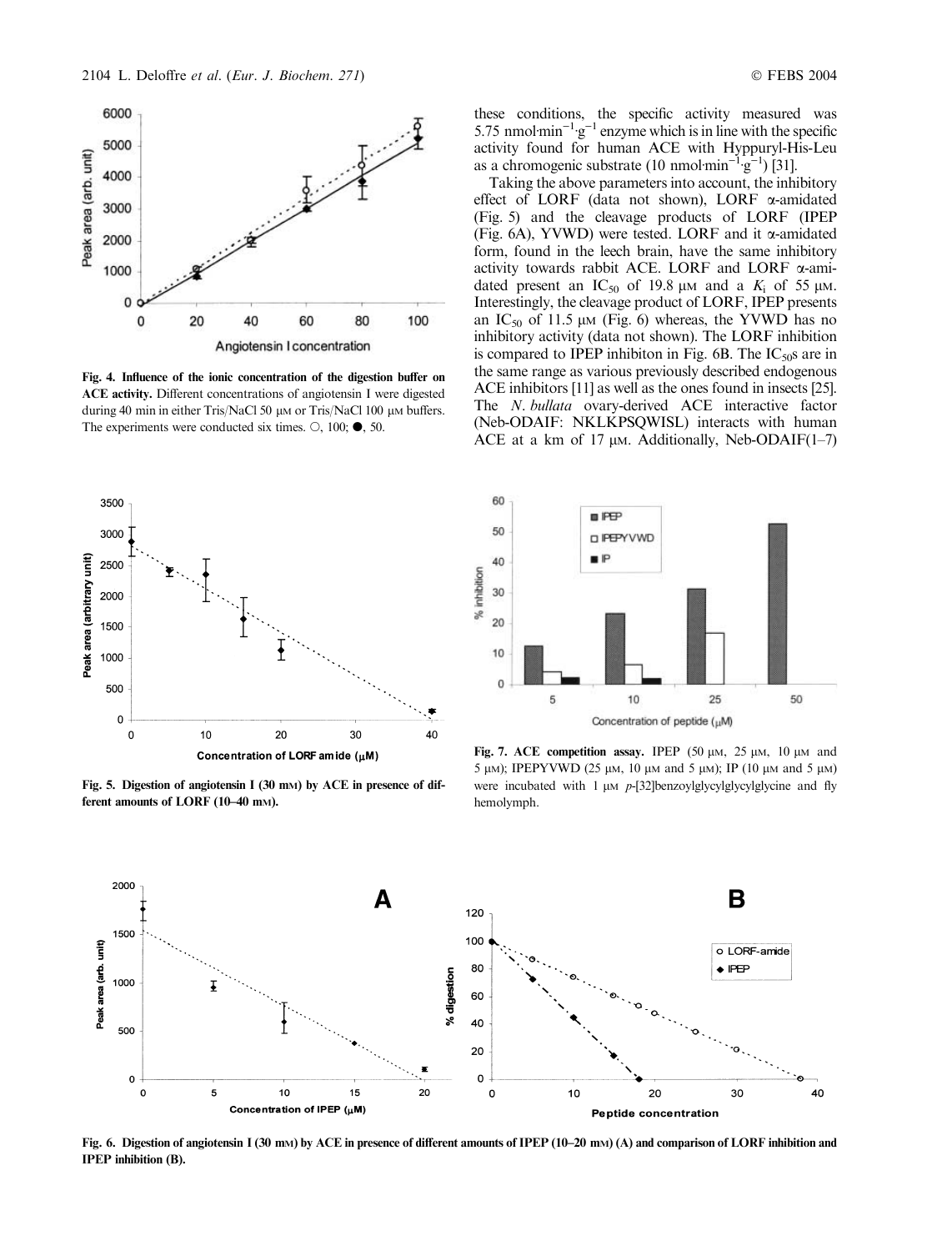

Fig. 8. Immunolabelling of same neurons with anti-LORF (A) and anti-(leech ACE) (B) in brain and in coelomocytes of the leech Theromyzon tessulatum.

(NKLKPSQ) also interacts with sACE at a  $K_{(m/i)}$  of 90  $\mu$ M [14,15].

A competition assay using p-[32]benzoylglycylglycylglycine and insect ACE was performed with LORF and IPEP.  $36\%$  inhibition is found with IPEP (25  $\mu$ M) and 18% with LORF (25  $\mu$ M) (Fig. 7). However, LORF appears stable under the experimental conditions as no cleavage and/or degradation was observed upon incubation with ACE suggesting that LORF behaves as a true inhibitor and not as a competitive substrate like that found in insects [16,25]. Moreover, the  $IC_{50}$  value obtained for LORF is similar to the one found for other natural ACE inhibitors, i.e. the nonclassical opioid family like hemorphins [11].

Taken together, the inhibitory effect of LORF towards ACE could explain the anti-diuretic effect of this peptide in leeches. Injected into leeches, LORFs increase the animal weight. Moreover, the immunocytochemical data show a colocalization of LORF  $\alpha$ -amidated and leech ACE in same neurons and in the coelomocytes (Fig. 8) confirming the role of LORF as a leech ACE inhibitor and its involvement in water balance control. These data are in line with previous studies demonstrating that LORF level increased at stage 3 corresponding to a high water retention in the animal and gametogenesis [19]. Similarly, ACE as well as angiotensin II levels decrease at this stage of the animal [26,32,33]. These data show that yolk proteins are a natural source of ACE inhibitors in invertebrates; ovohemerythrin is a potential source of LORF [34] and ACE is implicated in the modulation of the reproduction. Such a hypothesis is supported by the data found in N. bullata [15,16] and in the blood sucker insect mosquito Anopheles stephensi [35,36]. In the female mosquito, after a blood meal, ACE activity increases fourfold with much of the enzyme finally accumulating in the ovaries. Addition of two selective inhibitors of ACE, captopril and lisinopril, to the blood meal reduced the size of the batch of eggs laid by females in a dose-dependent manner, with no observable effects on the behaviour of the adult insect. The almost total failure to lay eggs after feeding on either 1 mm captopril or 1 mm lisinopril, did not result from interference with the development of the primary follicle, but was due to the inhibition of egglaying. As very similar effects on the size of the egg-batch were observed with two selective ACE inhibitors, belonging to different chemical classes, these suggest that these effects are mediated by the selective inhibition of the induced mosquito ACE, a peptidase probably involved in the activation/inactivation of a peptide regulating egglaying activity in A. stephensi [35,36].

# Acknowledgements

This work was supported by the CNRS and the MNER. The authors would like to thank Annie Desmons for her skilled technical assistance.

# References

- 1. Corvol, P., Michaud, A., Soubrier, F. & Williams, T.A. (1995) Recent advances in knowledge of the structure and function of the angiotensin I converting enzyme. J. Hypertens. Suppl. 13, S3–S10.
- 2. Corvol, P., Jeunemaitre, X., Charru, A., Kotelevtsev, Y. & Soubrier, F. (1995) Role of the renin-angiotensin system in blood pressure regulation and in human hypertension: new insights from molecular genetics. Recent Prog. Horm Res. 50, 287–308.